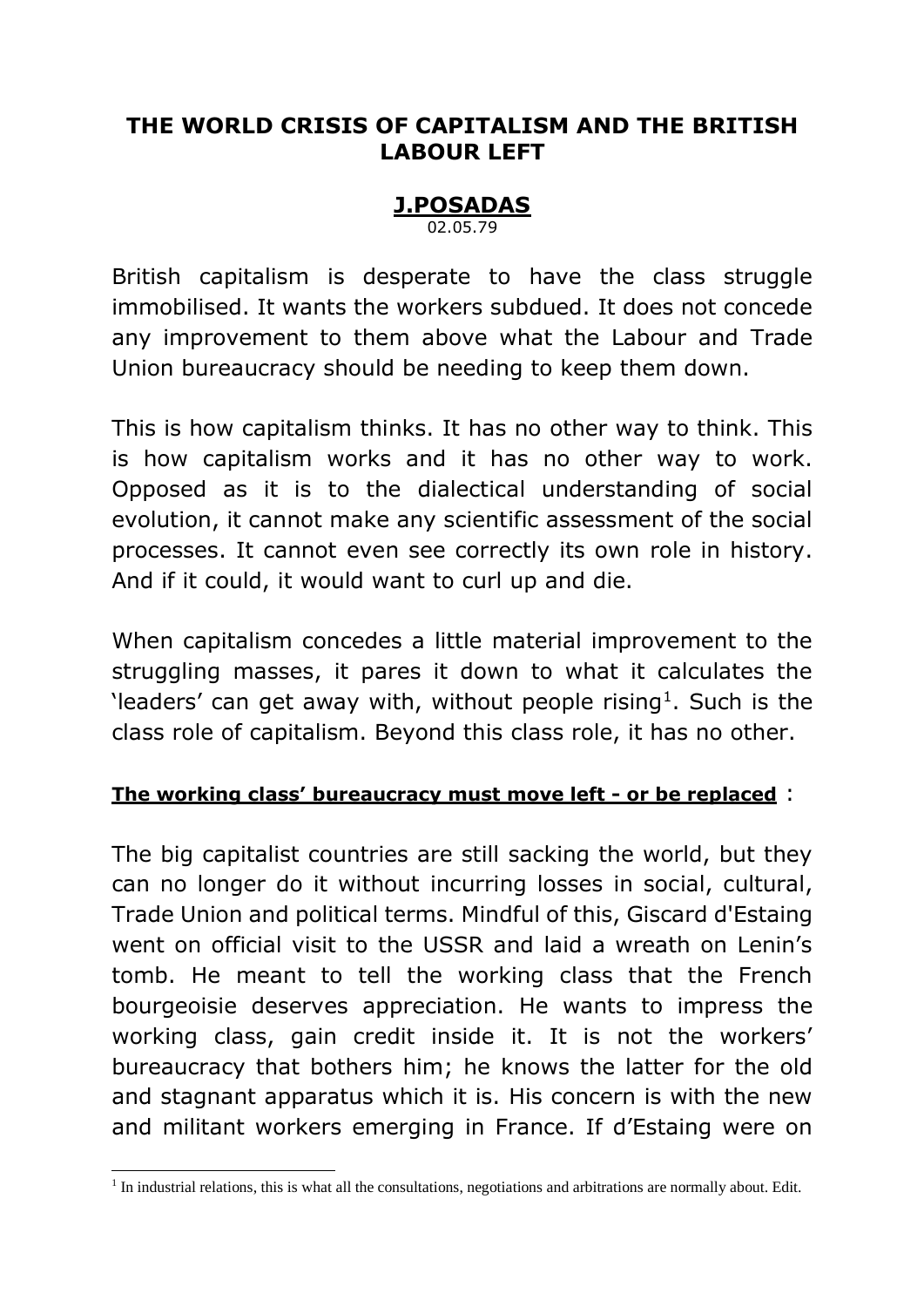top of the class struggle, he would not bother with doing this, least of all with flowers for Lenin! Do not take this event for a passing one, because it isn't. This is a situation of capitalist crisis, and a crisis that can only worsen. The working class' bureaucrats keep moving leftwards to keep abreast of the worker base. They must do this or be replaced.

This can only continue, and it applies to what happens in Britain too. From a historical point of view, the day cannot be very far when the workers, the intellectuals and the artists, the professionals and their allies are going to stand up and demand Communism. With his flowers to Lenin, d'Estaing is already competing with this future. The new workers' leaders in France want the satisfaction of immediate needs, but in what they do, they show proletarian consciousness and cultural understanding.

### **Britain is part of the world :**

Jim Callaghan is still finding ways to hold back the class struggle, but this cannot last long. Capitalism cannot keep people down for long. West Germany (FDR) is a good example. The SPD (Social Democratic Party) closed down the Jusos (Young Socialists) three times – for being 'too much to the left'. Now the Left in the Jusos regrows, for the fourth time. The SDP sacked two left-wing Ministers, and then it brought them back<sup>2</sup>. These upheavals reflect the rising internal contradictions of capitalism.

Capitalism has much more than its internal contradictions to cope with. It must deal with world competition, plus the existence the Workers States, plus the struggle of Revolutionary States like Algeria, Angola, Mozambique and others<sup>3</sup>. The crisis in the bureaucracy of the Workers States is not good news for it either. For example, China broke relations with the world

 $\overline{a}$ 

<sup>&</sup>lt;sup>2</sup> This was under Chancellor Helmut Schmidt, SPD, still in government in Germany when this was written (until 10.12.1979).

<sup>3</sup> Read J Posadas: *Revolutionary State and Transition to Socialism.*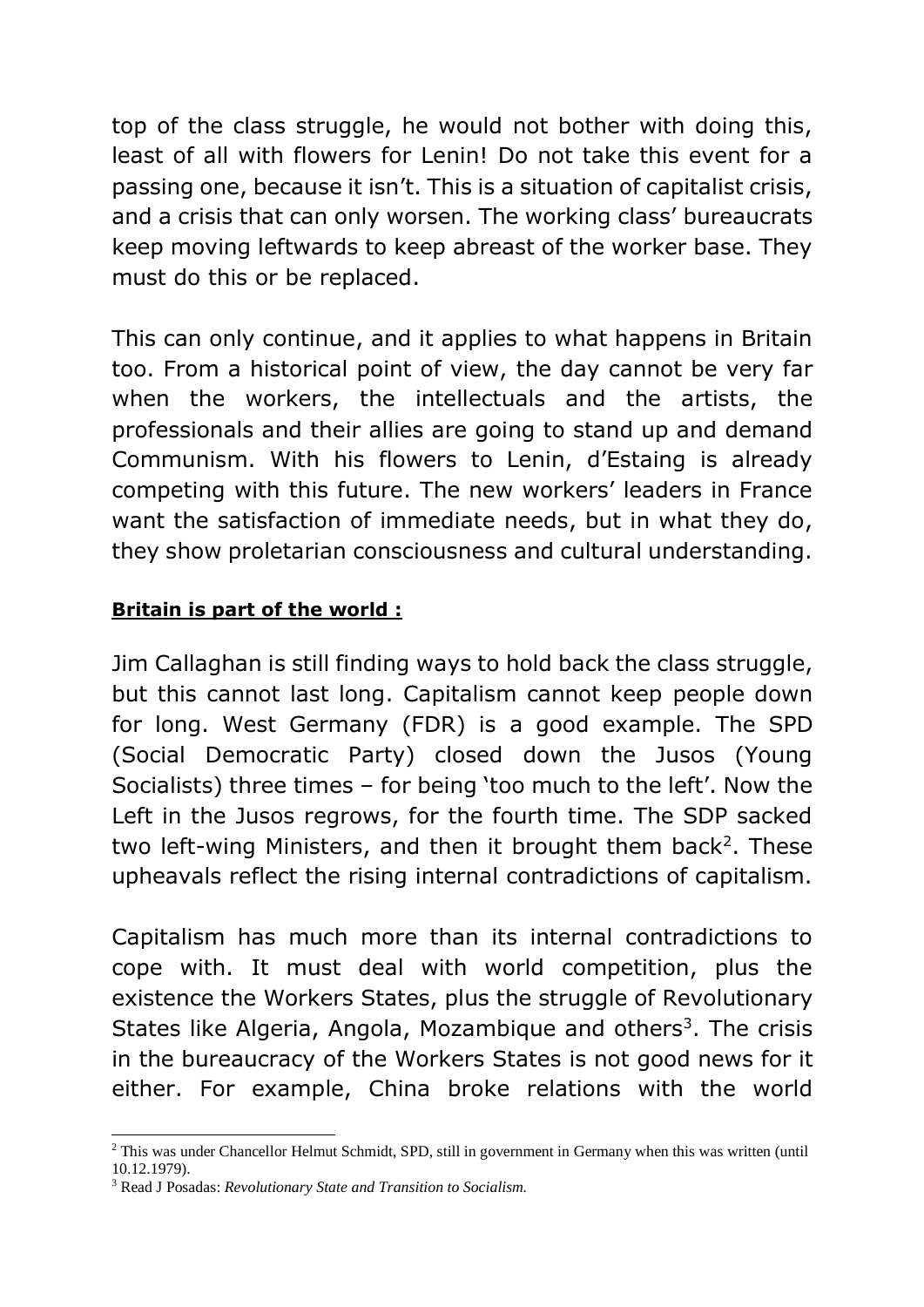Communist movement, but it just sent a Trade Union delegation to Vietnam. First it sent its army to attack Vietnam, then it was defeated by Vietnam, and now it sends Trade Union delegates to Vietnam! These events are consistent with a world generally favourable to Revolution and Socialism. The process in Britain follows this general trend. The advances made by the world masses encourage the masses in Britain. Britain is part of the world. A world that favours the rise of militant workers and militant Trade Unionists. With their struggles, these gnaw at the power of the Labour and Trade Union bureaucratic structures.

#### **The Labour apparatus can no longer shut Britain entirely off from the world :**

Capitalism is deeply conscious of its loss of social support. No doubt d'Estaing went to the USSR to sign deals favourable to French capitalism. With his homage to Lenin however, he sought to glean an authority for capitalism in the masses. An anticommunist attempt, of course. The situation in Britain is very different, but the Labour government of Callaghan displays similarities in this matter, as when he says: 'Don't vote for the Conservatives. They promise to raise the wages, but they will raise the prices as well!'. Callaghan wants to be seen as not completely supporting the capitalists.

Within the working class of Britain, the Labour Party has developed an apparatus dedicated to fight workers' power. To remain in existence however, the Labour Party cannot break from the working class entirely. The working class for its part, is a class keenly interested in what happens in the world, and clear about it. It follows particularly what the workers of other countries achieve. It applauds with great joy when other workers win their rights. This influences the Labour Party because it cannot entirely break away from it. From its refuge in British concerns, Labour cannot stay permanently in ignorance of the world. When '*The Times'* workers were on strike, management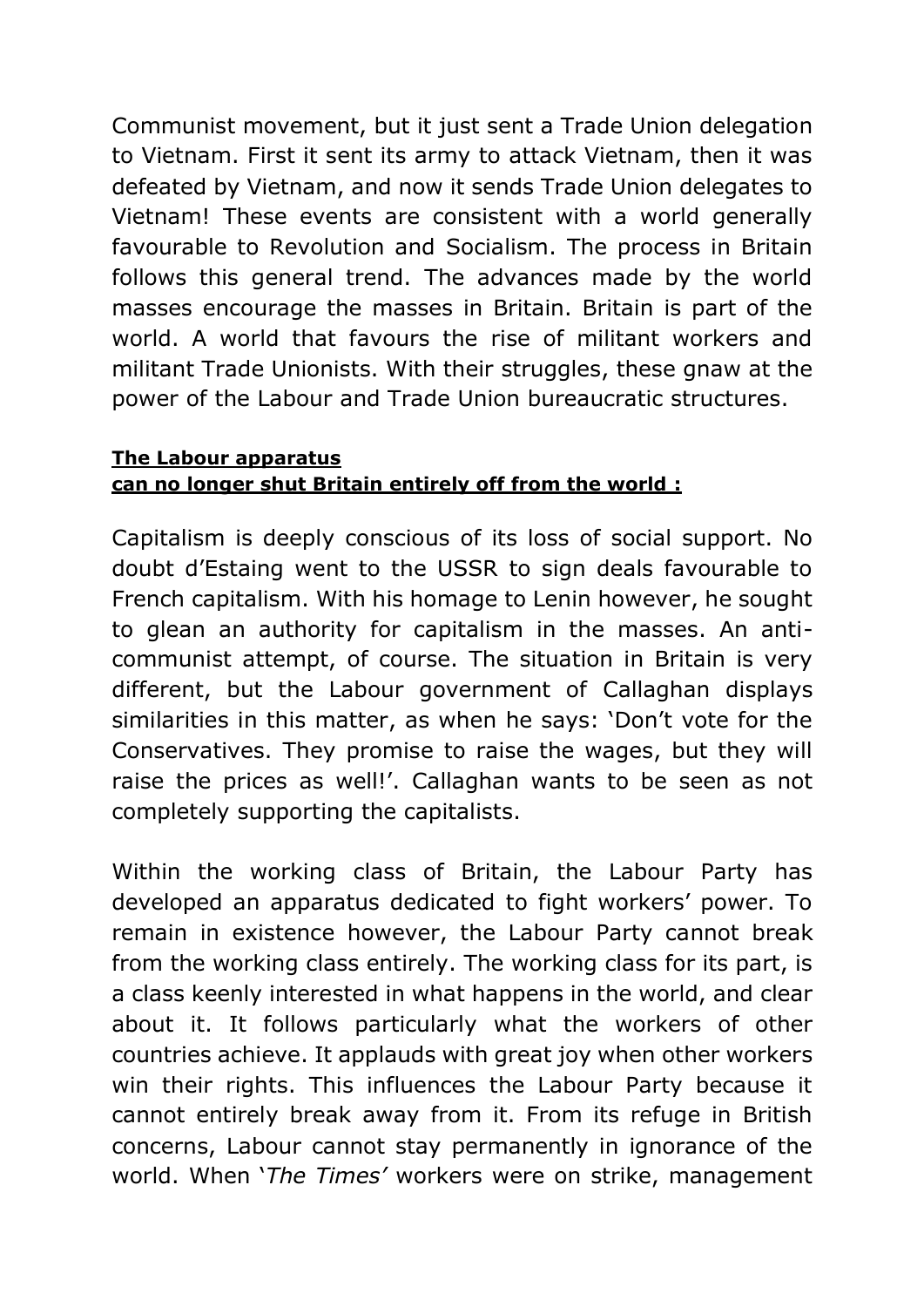tried to print in Germany, but the German workers refused. The same happened when Holland was tried. Such things belong to class relations that the Labour Party cannot ignore. The same happens to the SDP in Germany where more than a million Turkish workers learn about the class struggle there.

### **For a national, permanent and consistent Left in the Labour Party :**

Capitalism cannot bring to society any further economic, scientific or cultural progress. In the working class and in growing layers of the petit bourgeoisie, the standard of life declines, and will continue to decline. Capitalist competition between the US, Britain, France, Japan, Germany and Italy is very sharp, but the sharpest competition facing them all is that of the Workers States (Socialist countries). For the competition of the Workers States against capitalism is not just economic: it is antagonistic.

The Soviet Union and the other 'Socialist countries' are the social competitors of capitalism. They compete economically as well, but their competition is *social* above all. The people of the world are not blind. They see no unemployment in the Soviet Union. They see that life has remarkably improved there, particularly on the level of the quality of life. For example, the USSR sent a French astronaut in a Soviet spaceship. Quite a blow for capitalism! It is a conciliatory move on the part of Brezhnev, but it also aims at winning a sector of the French military. A part of the French military is open to it.

Life in capitalism can only get worse. Count on this in Britain, and everywhere. Change is coming because things cannot stay as they are. Pressure is going to grow on all the delegates, the representatives and the leaders of the British working class. The workers and the masses are not about to give up the struggle for their living standards. Today, there is only one way to defend